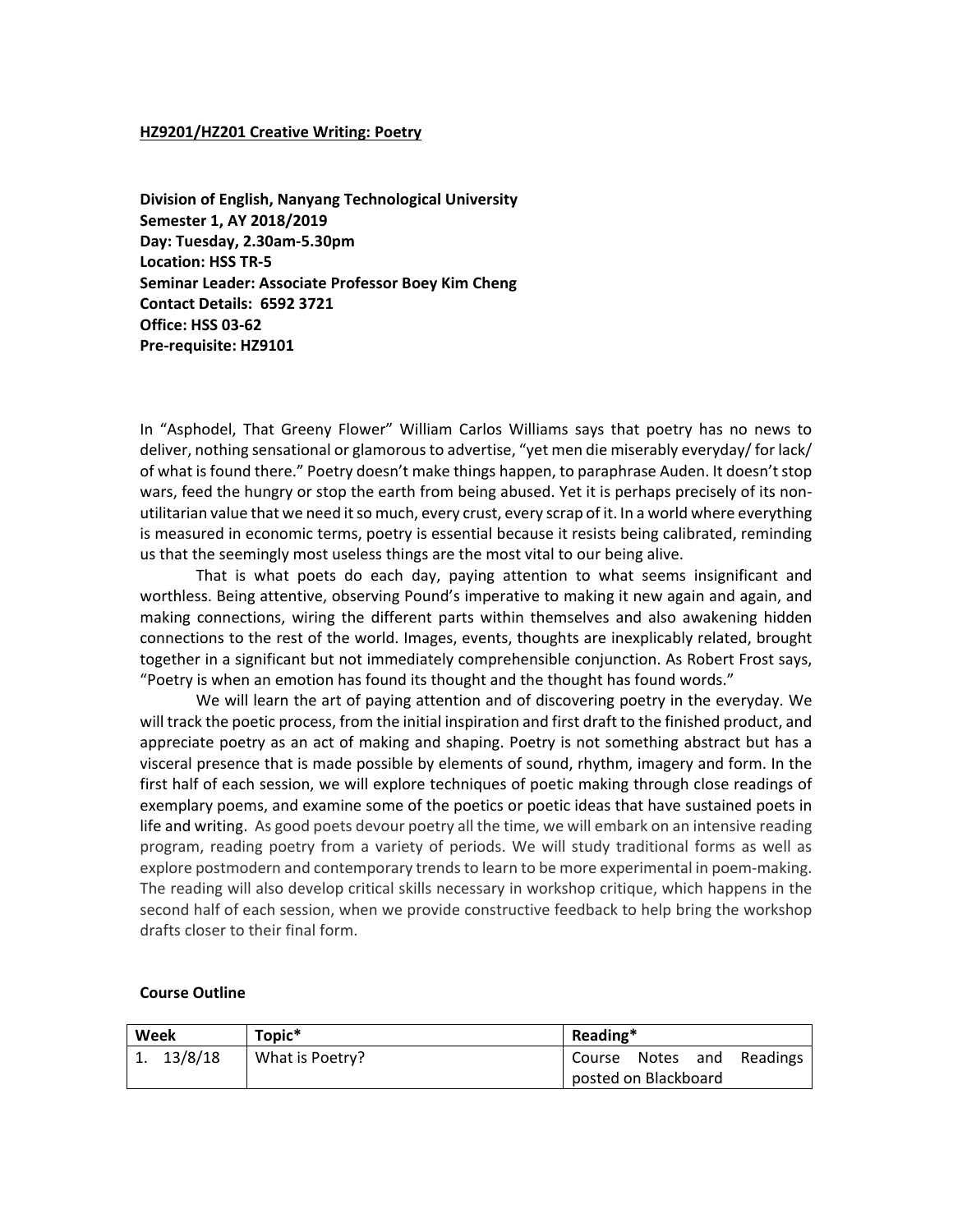| 2.  | 20/8/18  | <b>Only Connect/ Paying Attention</b>         | Readings<br>Course<br><b>Notes</b><br>and<br>posted on Blackboard |  |
|-----|----------|-----------------------------------------------|-------------------------------------------------------------------|--|
| 3.  | 27/8/18  | Conversing with Traditions/ Poetic Forms 1    | Course<br>Readings<br><b>Notes</b><br>and                         |  |
|     |          |                                               | posted on Blackboard                                              |  |
| 4.  | 3/9/18   | The Work of Memory                            | <b>Notes</b><br>Readings<br>Course<br>and                         |  |
|     |          |                                               | posted on Blackboard                                              |  |
| 5.  | 10/9/18  | Stretching the Line - the Prose Poem          | Course<br><b>Notes</b><br>Readings<br>and                         |  |
|     |          | <b>First Portfolio due</b>                    | posted on Blackboard                                              |  |
| 6.  | 17/9/18  | Poetry of Place                               | Readings<br>Course<br><b>Notes</b><br>and                         |  |
|     |          |                                               | posted on Blackboard                                              |  |
| 7.  | 24/9/18  | Conversing with Traditions/ Poetic Forms 2    | Readings<br>Course<br><b>Notes</b><br>and                         |  |
|     |          |                                               | posted on Blackboard                                              |  |
|     |          | <b>RECESS WEEK</b>                            |                                                                   |  |
|     |          |                                               |                                                                   |  |
| 8.  | 8/10/18  | Poetry of the Self                            | Course<br><b>Notes</b><br>and<br>Readings                         |  |
|     |          |                                               | posted on Blackboard                                              |  |
| 9.  | 15/10/18 | Who's Talking? The Dramatic Monologue         | Readings<br>Course<br><b>Notes</b><br>and                         |  |
|     |          |                                               | posted on Blackboard                                              |  |
| 10. | 22/10/18 | The Music of the Line                         | <b>Notes</b><br>Course<br>and<br>Readings                         |  |
|     |          |                                               | posted on Blackboard                                              |  |
| 11. | 29/10/18 | Thinking Imagery                              | Course<br><b>Notes</b><br>Readings<br>and                         |  |
|     |          |                                               | posted on Blackboard                                              |  |
| 12. | 5/11/18  | The Elegy                                     | Course<br><b>Notes</b><br>Readings<br>and                         |  |
|     |          |                                               | posted on Blackboard                                              |  |
| 13. | 12/11/18 | Revision                                      | Course<br>Readings<br><b>Notes</b><br>and                         |  |
|     |          |                                               | posted on Blackboard                                              |  |
|     |          | TBA: Final Portfolio and Reflective Essay Due |                                                                   |  |

\*Course Outline: Please note that the outline is indicative. Topics covered from week to week will vary in order and emphasis depending on the direction provided by the course participants.

# *Course Aims*

In this course, you will learn the art of paying attention and of discovering poetry in the everyday. You will study exemplary poems with a view to recognizing and utilizing poetic techniques, and write poems via exercises and assignments designed to enable you to view the world as the potentiality of poetry. Along with acquiring a practitioner's understanding of the creative process, you will learn to evaluate your own writing and its impact on readers and audiences.

# *Learning Outcomes*

By the end of this course, you will be able to:

- 1. Examine various forms of poetry from a writerly and critical point of view.
- 2. Employ techniques involved in shaping a poem.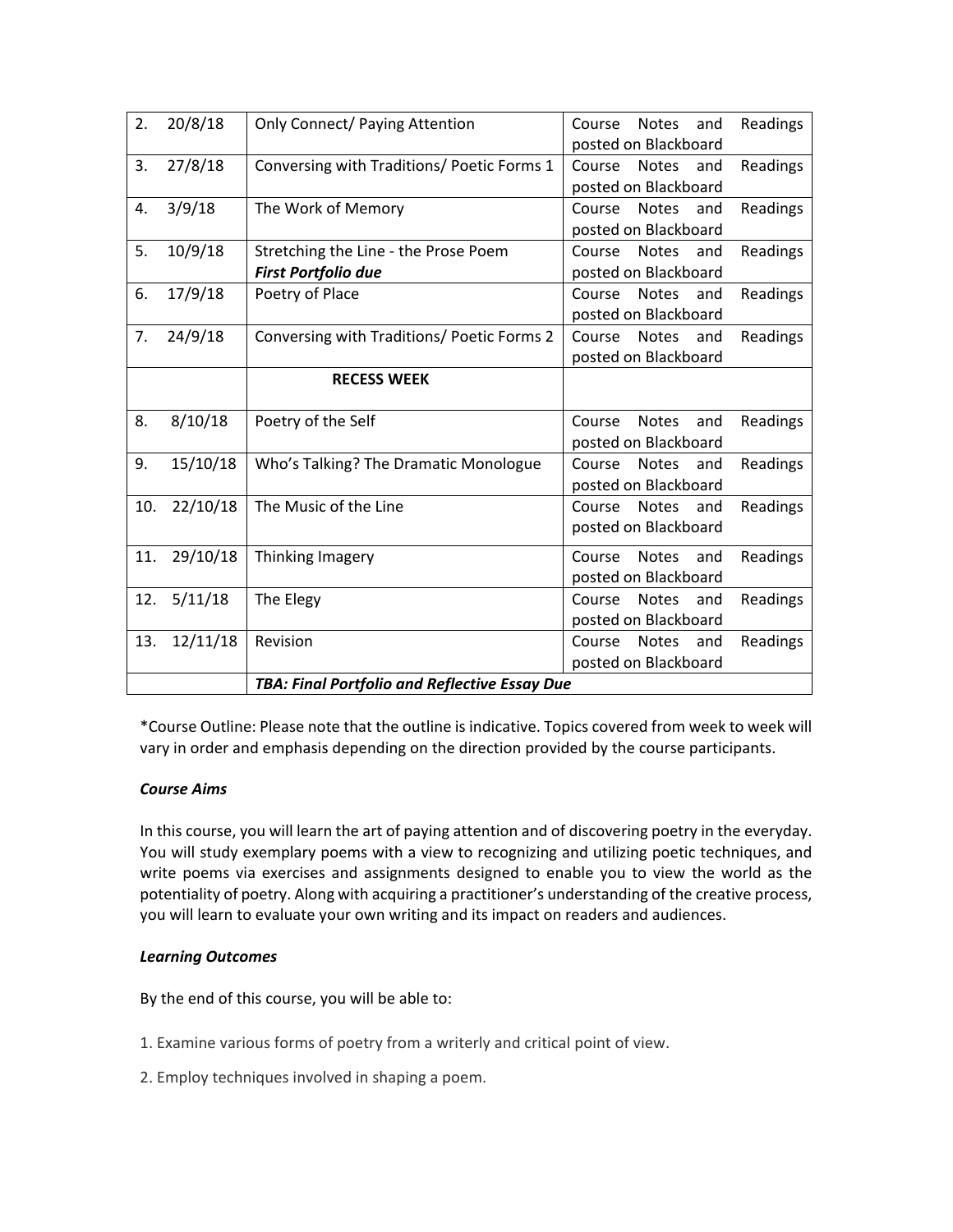3. Apply the knowledge acquired of poetic ideas and theories which inform particular kinds of poetry.

4. Communicate effectively through textual analysis and creative practice.

5. Develop your own voice by using knowledge of an array of poetic voices from local to the global.

### *Assessment*

Course grades will be determined by the following:

**Written Assignments:**

**20% - Participation:** Participation mark will reflect attendance, willingness to come to class prepared and contributions to class discussion and activities (such as writing exercises).

**20% - First Portfolio of poems**: 3-5 poems, depending on length of each poem. Not more than 5 pages.

**20% - Reflective Essay**: 1500 words (and bibliographic details for any readings referred to beyond the course texts). This component comprises a number of possible genres. Each represents a "place" for you to reflect on and contextualize your writing process. You should show your thinking about your creative aims, the discoveries and problems of craft you are encountering, and the links you are making between what you read and what you write.

**40% - Final Portfolio of poems:** 4-8 poems, depending on length of each poem. Not more than 8 pages.

#### *Required Reading*

Seminar Notes and Poetry Readings will be posted on Blackboard

## **SEMINAR NOTES:**

- Please be present, and please be on time. If you enter late, there's no need to apologise, but settle into the class with the minimum disruption. If you are more than 20 minutes late to class, this will count as an absence.
- Use of the Internet during class time is not allowed.
- Eating is not allowed during class time.
- Please turn your phones off in class.
- The group needs your thoughts. Your comments, questions and contributions are invited, welcome, and absolutely necessary to productive creative discussion – however basic or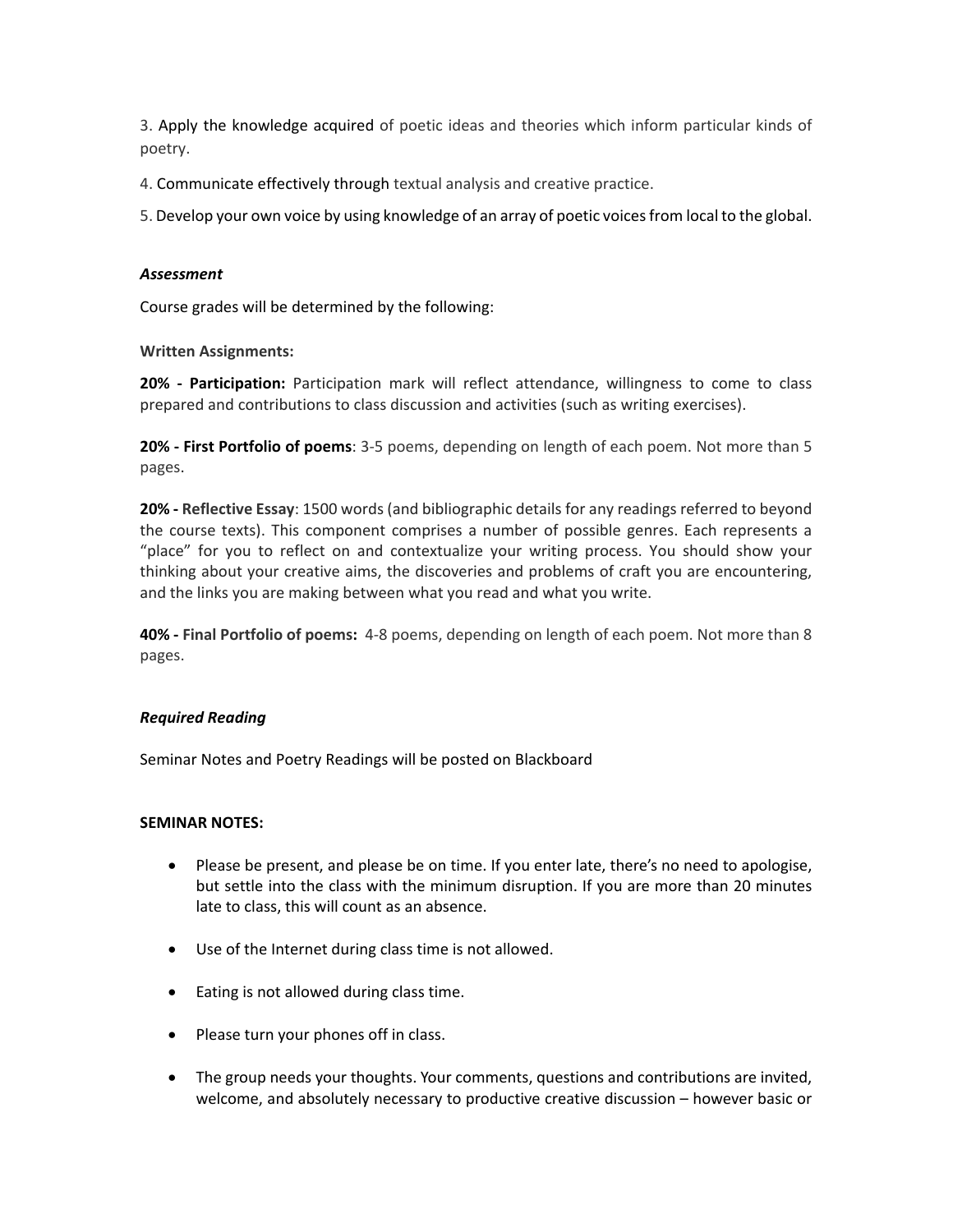as-yet-unformed those thoughts may be. However, make sure you listen as well as speak, and that you respect writing time as silent time, unless otherwise advised.

• Please let your seminar leader know as soon as possible if you have any disability or other issue that requires special accommodation in class (examples: you need to sit in a special position so you can see or hear well; you need to leave your phone on in case of a family emergency; you need to leave class early to attend a medical appointment, etc.).

## **BEYOND THE SEMINARS:**

### **Writing time**

Your participation in this course needs to be supported by substantial time spent writing outside of class. This is necessary for basic completion of the assignments.

For those of you who wish to have creative writing (or any creative practice) as an active part of your lives in the future, success in this course will not be measured by grades, but by how effectively you set up the physical and intellectual habits of writing, reading and engaging with new ideas. Dedication to these habits will show results in your grades, but also in the richness of your writing, and in the quality of your broader life experience. Please make the most of this rare opportunity.

### **Writing sources**

Language is shared; texts always bear the traces of the texts that surround and precede them. You are encouraged to make conscious and creative use of source texts of many kinds and in many ways. You might, for example, re-situate in a poem the fragments of a conversation you've overheard, or use the narrative structure of a song you know as the basis for a story. Be aware of (and avoid) the problems of plagiarism, but also partake of the great storehouse of language around you. You can use a writing journal as a place to collect source material if you wish, or keep other notebooks.

# **Revision**

Even though publishing writers occasionally (very occasionally) write work that achieves all its aims on the first draft, this is not a skill that can be learned in a semester. More often published work has gone through many phases of revision – and learning to revise is central to the aims of this class. Keep early drafts of your work, and take risks as you make new versions. Not everything you try will work, but if you are only willing to change the odd word or punctuation mark, you will miss at least half of the adventure of writing.

# *ASSESSMENT NOTES***:**

- For the purposes of participation assessment, any unexcused lateness beyond 20 minutes of class start time will be marked as an absence.
- Please contact your lecturer immediately if you think you will have difficulty completing any of the requirements or submitting your work on time. Extensions are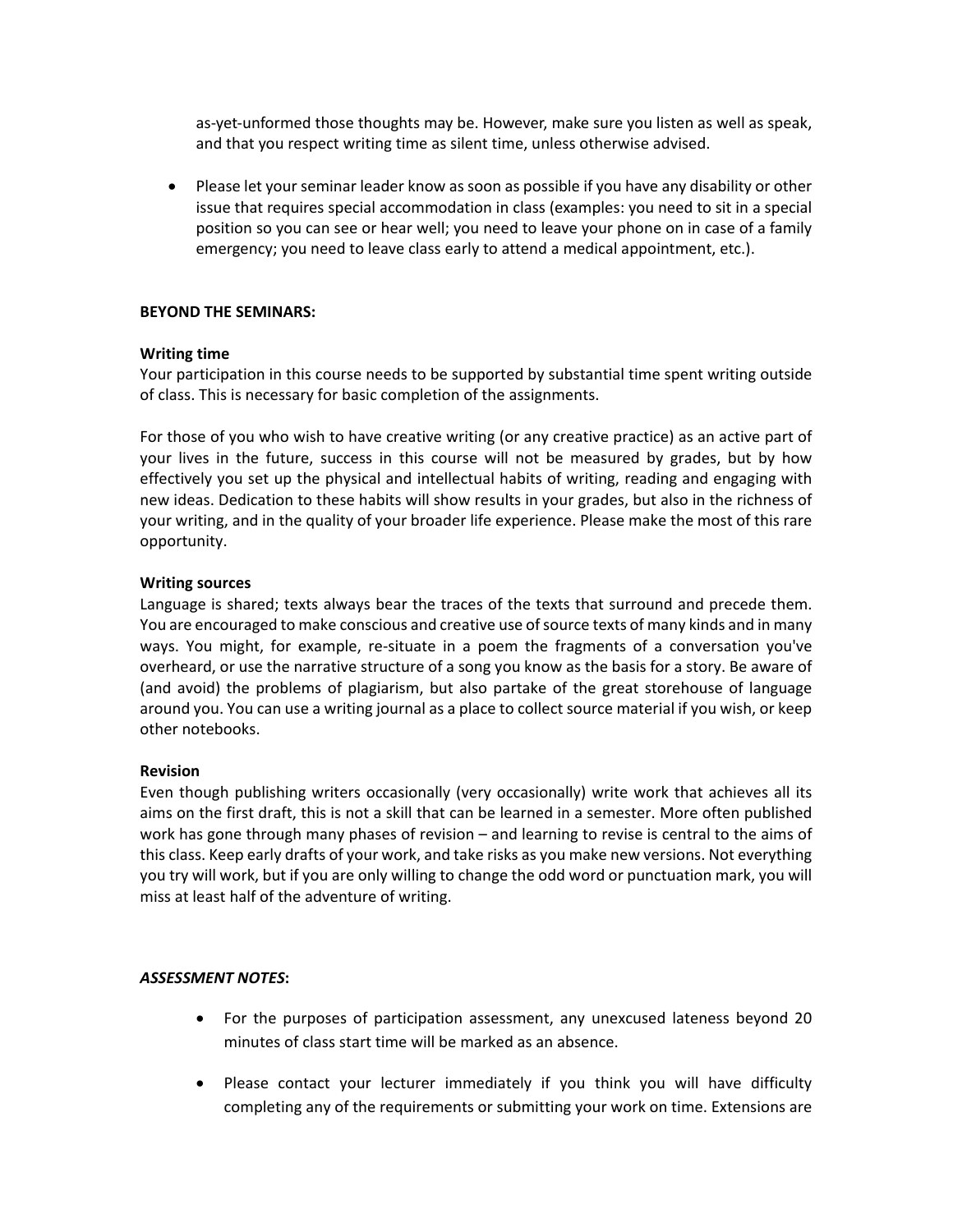only granted in exceptional circumstances (for example, for medical reasons or in cases of family emergency), and documentation is required. However, support or resources may also be available to help you manage more minor difficulties, so please don't hesitate to contact me for an appointment to discuss anything that comes up.

- Late assignment submissions will be penalized by three percentage points per day. No work will be accepted more than seven days after the due date, unless an extension has been pre-arranged.
- Assignments should be printed in a plain, legible 11-12 point font, except where your creative intentions demand otherwise.
- Please detach the assignment assessment sheet from this syllabus and attach it to the front of each assignment.
- Assignments should be 1.5x spaced.
- Please include a word count at the end of each assignment.
- Assignments should be stapled, or secured in a closed manila folder. Please do not submit your work in clear-files.
- Assignments should be submitted to your seminar leader's assignment box at the English Division office.

#### **APPENDIX 1: Workshop Learning Agreement and Feedback Guide**

Workshops are an integral part of any creative writing class. At least twice during the semester you will present written work to your colleagues for discussion and critique. Use this workshop time to help you prepare for assessment. A schedule of allocated dates for these workshops will be drawn up within the first few classes. If you forget to bring in work to class, you will be responsible for distributing this work by email. Ensure you have your class's email addresses at the start of the semester.

# **Learning Agreement**

The purpose of creative writing workshops is not only to provide your work with an audience, though this is important. It is always useful to test the success of your writing on a community of readers in order to gain an idea of what works (what communicates or "carries") and what doesn't. You can then think about *why* some things succeed and others don't. This process of workshop-generated reflection is key to good revision and to informing the critical selfcommentaries that form part of all assessed assignments.

But there is more to it than that. In submitting your work for discussion you are providing us – the group – with an opportunity to think about some of the key issues in creating stories, poems, novels, and scripts. These issues may be technical, ethical, perceptual, philosophical… And it isn't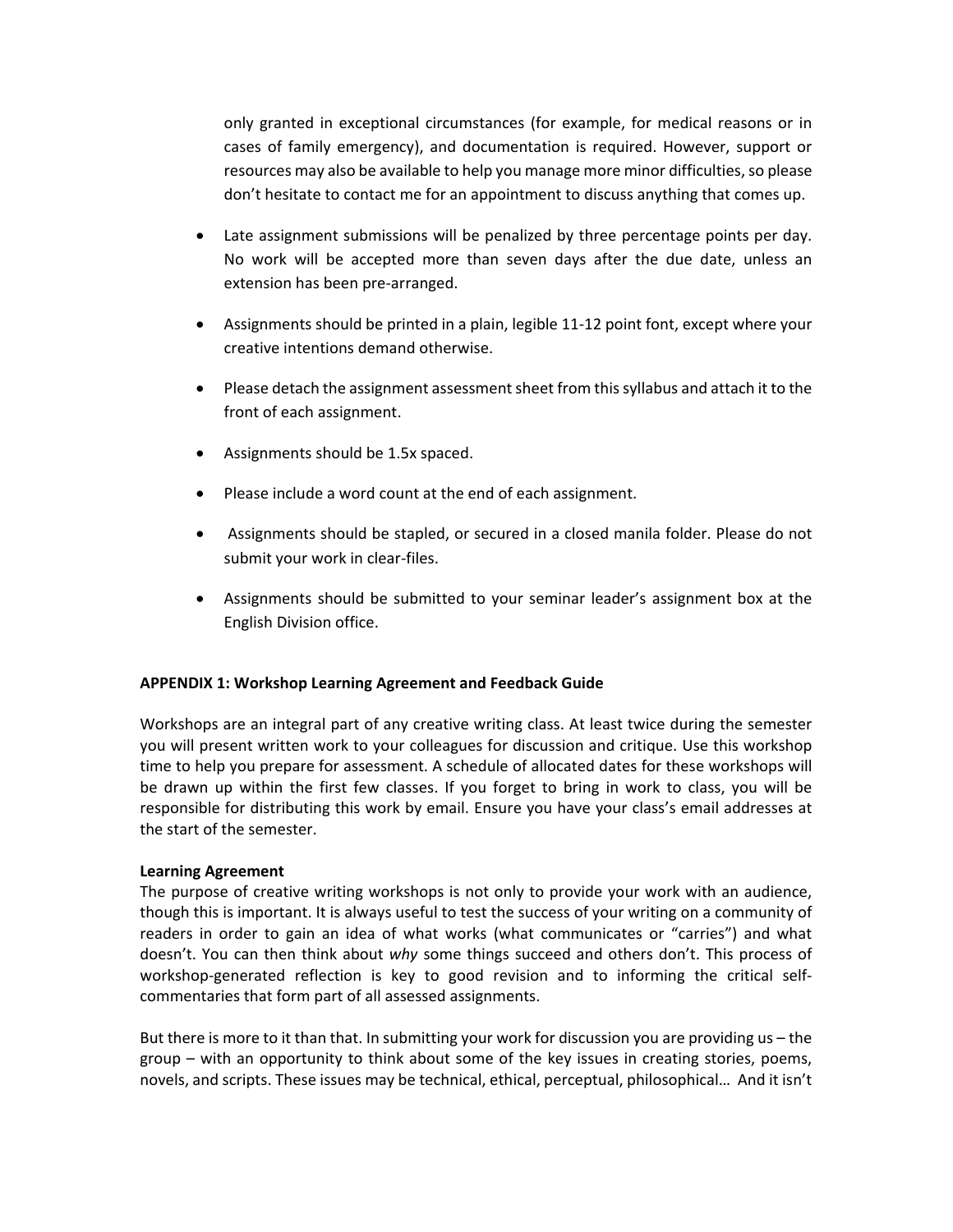just you – the author – who benefits. In analysing your work, we are all pressed in to thinking about the issues your work raises.

The workshop provides us all with an opportunity to learn, regardless of whose writing is under discussion. For this reason it is crucial that you participate in every session. Your participation will benefit you as much as the person whose work is being discussed.

Although undertaking studies in creative writing demonstrates willingness to engage in the workshop process, not everyone enjoys having their work discussed, let alone dissected; not everyone feels comfortable in the spotlight. It *can* be a trying experience. It can also seem quite at odds with the day-to-day reality of writing, which usually involves silence and solitude. Even those of us who do feel at ease may struggle to cope with certain kinds – and levels – of criticism. It is therefore important that your criticism be constructive.

In order for your criticism to be constructive, you should endeavor to identify and praise what does succeed before you go on to talk about what might not. And in discussing what works less well, you should try always to think about solutions, remedies, the ways in which a difficulty might be resolved. What is the problem exactly? How do you think it might be fixed? Bear in mind that the improvement of technique and structure – insofar as these can be separated from theme and from one's personal philosophy – is our primary focus.

Needless to say, whatever your feelings about the writer, it is the work you should be focused upon. The workshop is not a place to air personal grievances and the work itself should never become a pretext for other kinds of criticism. This guideline for conduct should, naturally, apply to correspondence outside the classroom as well. Moreover, the confidentiality of someone else's written work must be respected; that which is meant for discussion in the workshop should not be shared elsewhere.

# **Feedback guide**

The writing workshop is an opportunity for you to share your creative writing in progress with the group, but also an opportunity for you to aid in the development of others' work. There are a few guidelines for giving and receiving feedback which will make the sessions as productive and useful as possible, so please bear them in mind. Refer to this list if you get stuck when giving feedback.

#### **Giving Feedback:**

- Give an overall response at the end that is positive and supportive and balances criticism with praise. Think 'critical sandwich' – a positive comment, followed by a more critical, questioning comment, followed by another positive comment.
- Everyone is expected to contribute in class, bear in mind the above when making comments in class.
- Avoid psycho-analysing the writer, assuming their work is biographical, or giving comments that are personal in any way.
- It is useful to write comments or mark/underline your copy, then give this copy to the person presenting

# **Things to consider when giving feedback:**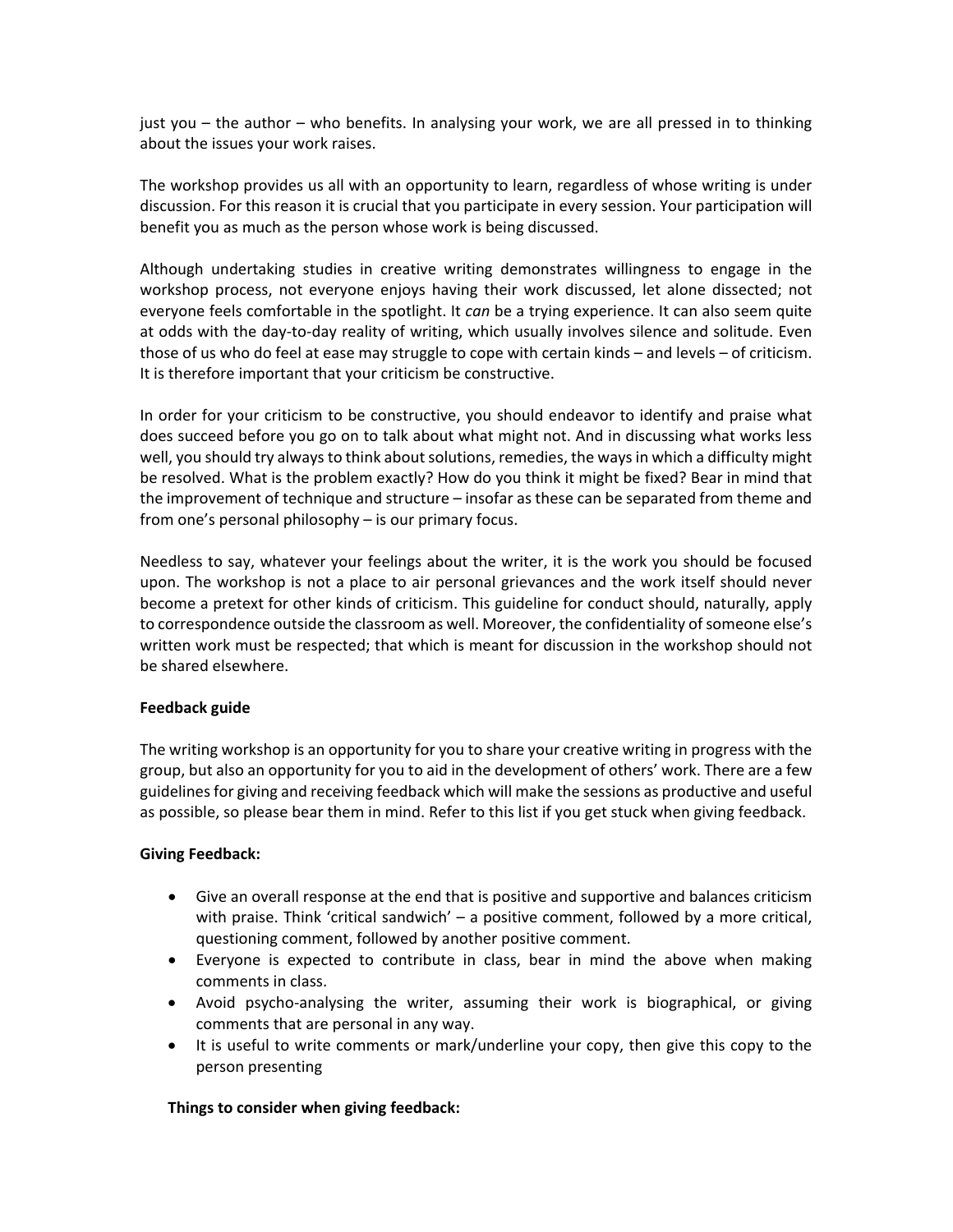## **Initial impressions:**

- What's your 'gut feeling' about the piece, what first impressions do you have?
- When you have read it, what remains, are there certain images or ideas that linger in your consciousness?
- What are the most significant aspects of the piece?
- What were the strongest images or ideas?
- Did it feel fresh, original or distinctive?
- Was it hard to put down?
- What are its strong points? Its weaker areas?
- Does it feel complete?
- Are you left with a sense of satisfying mystery, or confusion?
- What do you think the piece is about?
- Did the piece provoke thought?
- Does the piece feel complete, rounded, or like a fragment?

After the initial impressions, you need to focus on more technical areas:

**Please make sure you read all the work that is due to be workshopped that week, make notes on the work to help you participate in discussion, and bring your copies of the work back to class.** 

### **Receiving Feedback**

- Remember you are in the privileged position of having a cross-section of your potential readership spending lots of time looking at your work in detail.
- During feedback in class it's useful to stay silent for the initial feedback. This avoids leading the reader towards a particular interpretation of your work, and means you will get an outside view of your writing.
- Be open to feedback and see it as a positive way to improve and develop your work.
- Don't take more critical comments personally, instead think constructively about how you can use that information to improve your work.

# **APPENDIX 2: HSS English Division: Definition and Penalties for Plagiarism**

#### **Definition**

Plagiarism (from the Latin word for 'kidnapper') is the deliberate or accidental presentation of someone else's ideas or words as your own. This includes:

• The unacknowledged use of words, images, diagrams, graphs, or ideas derived from any source such as books, journals, magazines, the visual media, and the internet. Note: cutting and pasting words from the internet into your own essay, even if you reword them, is still plagiarism.

• Copying the work of a fellow student, having another student write one's assignments, or allowing another student to borrow one's work.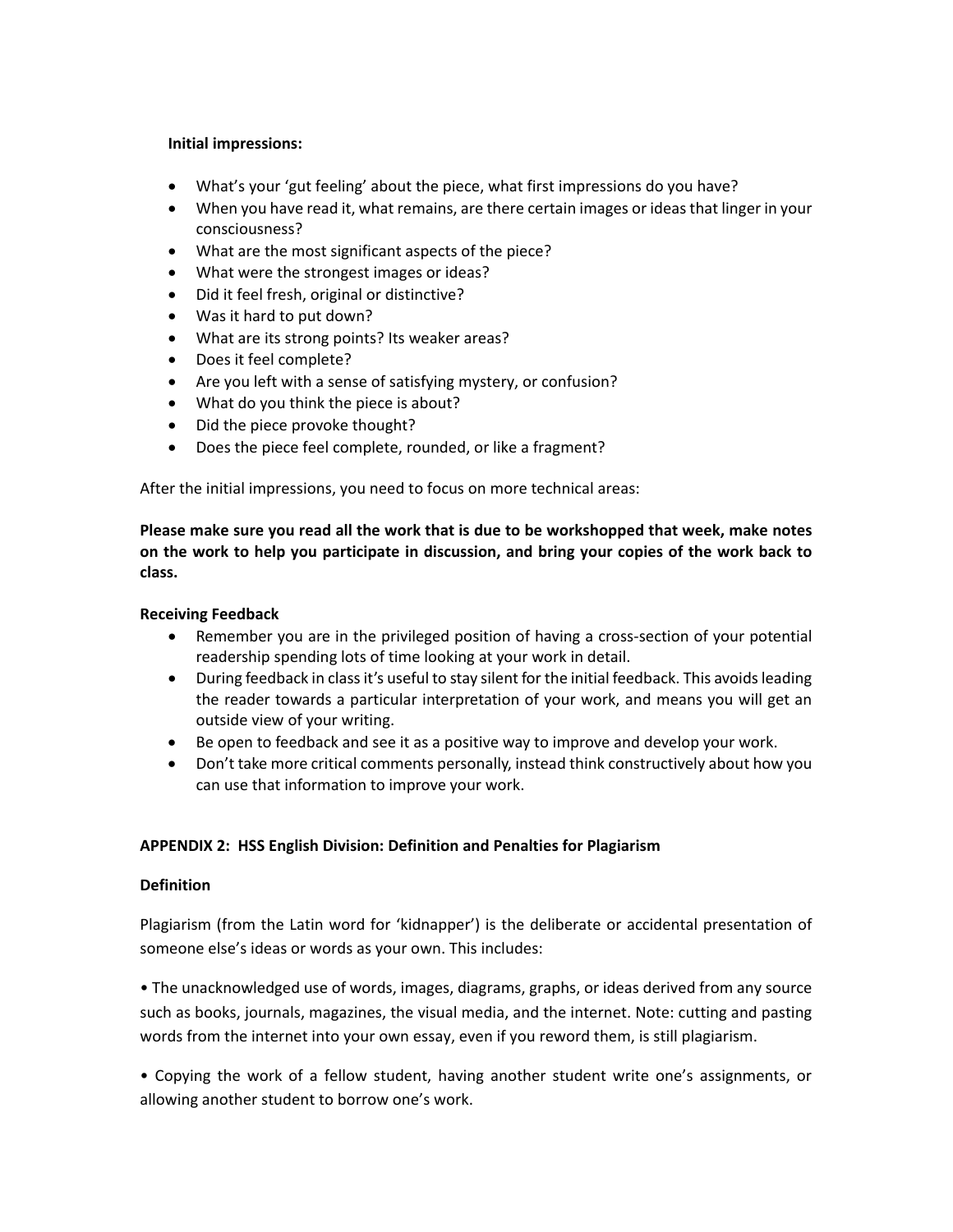• Buying and/or copying essays, assignments, projects etc from the internet or any other source and handing them in as your own.

Please bear in mind that your lecturers know the subject and have read widely. They therefore can spot unreferenced quotations, and can tell the difference between university level writing and that of published scholars.

# **Penalties**

• If a first year student is caught plagiarizing, and it is the student's first offense, the student will have the opportunity to rewrite the paper with one grade reduction.

• After the first year of studies, it is expected that a student thoroughly understands the implications of plagiarism. Thus, after the first year, or if a student is caught plagiarizing a second time, the student will receive an F for the assignment.

### **Why plagiarism is academically dishonest**

• The unacknowledged borrowing of another's work is theft.

• Independent and creative thinking, as well as intellectual responsibility, are fundamental to a humanities education, and cannot be developed if one simply borrows the work of another.

### **How to avoid academic dishonesty**

# *Plagiarism*

• If you use an author's exact words, you must put them in quotation marks. If you paraphrase another's ideas, you again must indicate the source to your reader.

- Facts and statistics that are not "common knowledge" must be referenced.
- Be sure to use the method of citation recommended by your professor.
- If in doubt, it is always best to reference your material.

• Remember that your lecturer wants to see your ideas and interpretations. Avoid excessively quoting secondary sources and show your reader your thinking.

# *Collusion and complicity*

• Ask your lecturer if you are allowed to work on assignments in groups.

• Get the approval of your professor if you want to hand in material that you have already submitted for another course.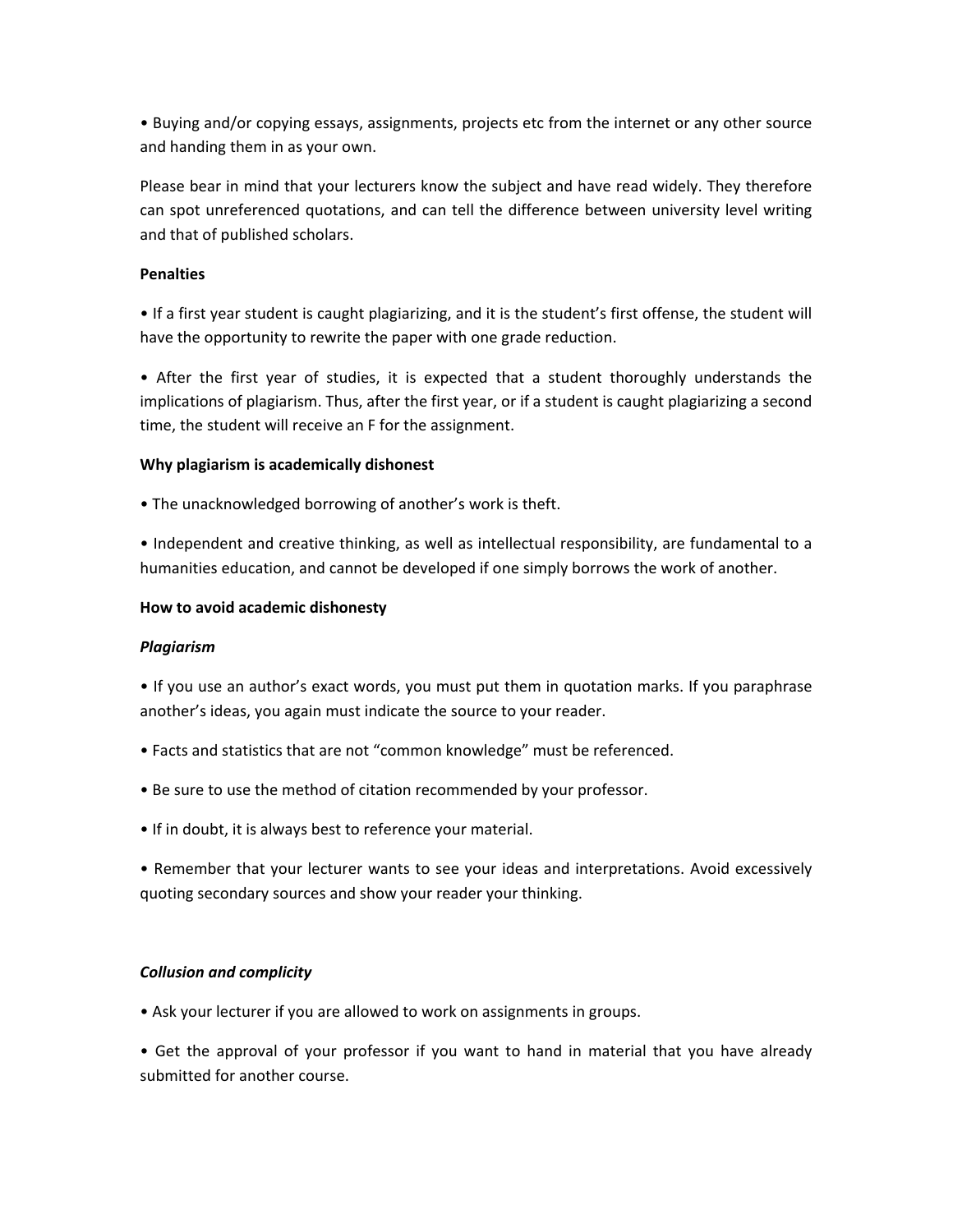- Do not allow students to copy your work (including work from previous semesters).
- Follow the examination rules set out by the university.

If you still have questions, please ask your professors, or consult the website: http://www.plagiarism.org.

Sources for this document:

The Little, Brown Essential Handbook. Ed. Jane E. Aaron. New York: Pearson Longman, 2006.

### **ADDITIONAL NOTES FOR CREATIVE WRITERS:**

The conventions for acknowledgement in creative writing are somewhat different to those for acknowledgement in academic writing, but NO form of intellectual dishonesty is acceptable. It is acceptable to appropriate material from source texts, AS LONG AS your use of these texts is acknowledged, is within reason, and demonstrates substantial independent and creative thinking of your own.

There are a number of ways to acknowledge the use of source texts in creative writing, and these vary according to your stylistic imperatives, the level of dependence on the source text and the level of familiarity your audience is likely to have with the source text. For the purposes of this course, you need not always use quotation marks for quoted material if this interferes with your stylistic imperatives (they may be intrusive in a poem, for example). You MUST, however, acknowledge any source texts you use through reference integrated into the work itself, through footnotes or through endnotes. Do not "borrow" work from friends, books, the internet, song lyrics or any other source without acknowledgement, as this counts as plagiarism.

# **APPENDIX 3: Critical Self-Commentary Guide**

All creative work relies to some extent on instinct. As a writer you need a feel for the rhythms and textures of the language, for the shape of a phrase, the weight of a word. You need to be responsive to the promptings of your imagination. You need to be sensitive to the subtleties of human behaviour.

Instinct, however, will only take you so far. You also require a sound understanding of the conventions of writing. You need a solid grasp of the techniques for creating poems and stories. You need to be capable of careful redrafting and editing, and you need to be attuned to other writing and how you might learn from it: every good writer is first of all a good reader.

In other words, the process of writing is both instinctual and highly self-aware. For this reason all our creative writing courses carry some element of critical self-commentary.

The purpose of the self-commentary is to provide you with an opportunity to consider your own creative processes. Here you might account for the ways in which your reading has influenced or guided your writing, in terms of both theme and technique. You might comment on the technical